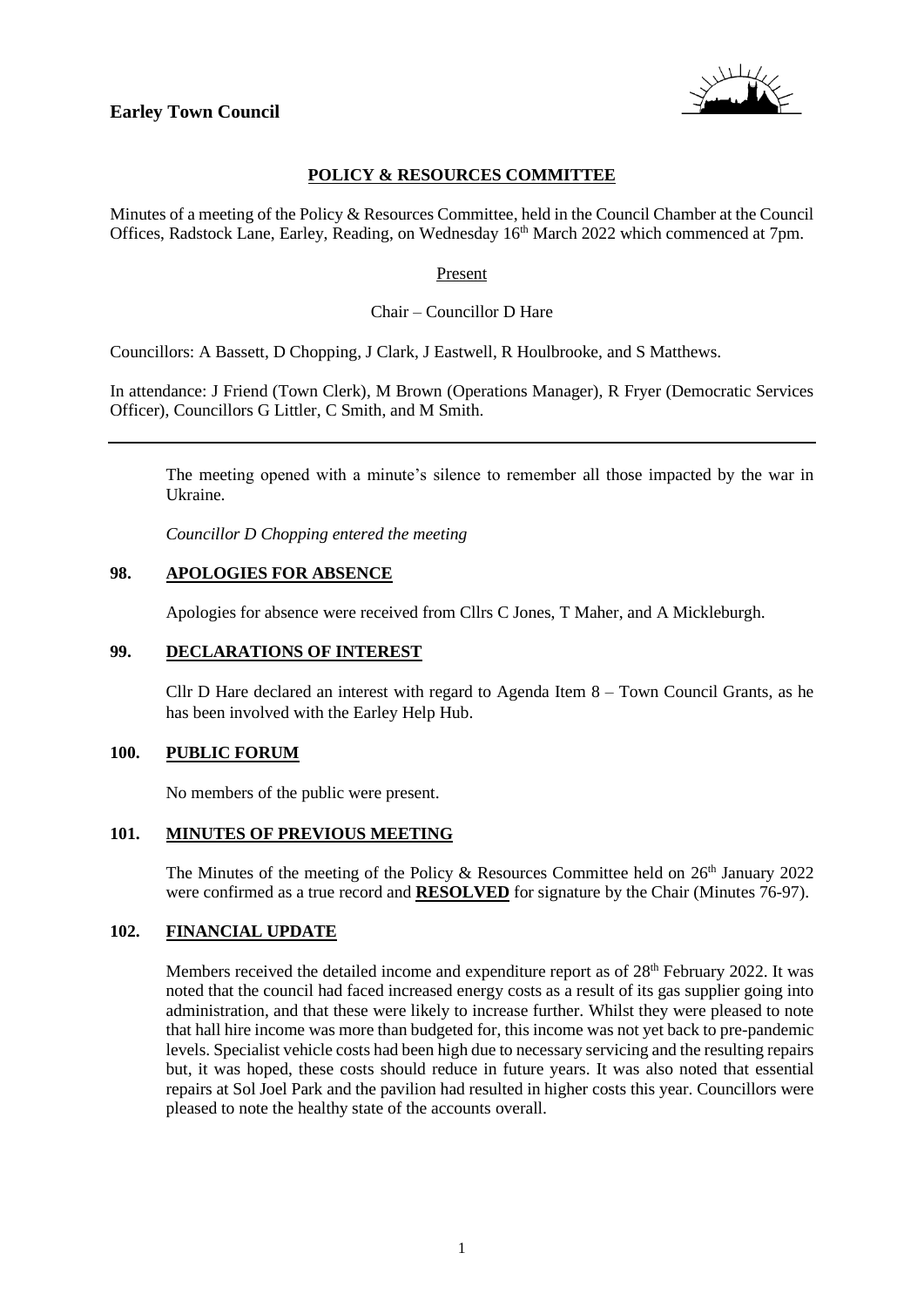

# **103. INTERNAL AUDIT**

The Committee received the interim internal audit report. Members were pleased to note that the accounts continued to be well maintained and that controls were operating well. The Chair thanked all the officers involved for their efforts which had produced such a positive report.

# **104. BANK RECONCILIATIONS**

Councillors noted that the Bank Reconciliations for December 2021 and January 2022 had been made available to the Chair of the Policy & Resources Committee for information.

*Cllr G Littler entered the meeting*

### **105. TOWN COUNCIL GRANTS**

105.1 The Committee considered the grant applications received. The schedule of applications was considered. It was

**RESOLVED** that the following grant awards 2022/23 would be recommended to Full Council for approval at its meeting on  $30<sup>th</sup>$  March 2022:

| Name                                     | Amount    |
|------------------------------------------|-----------|
| <b>ARC</b>                               | 1,500.00  |
| Berkshire MS Therapy Centre              | 750.00    |
| Citizens Advice (Reading)                | 750.00    |
| Citizens Advice (Wokingham)              | 2,000.00  |
| EarleyBus                                | 725.00    |
| <b>Earley Day Centre</b>                 | 500.00    |
| Earley Help Hub                          | 600.00    |
| Earley-Adopt-a-Street-Initiative (EASI)  | 300.00    |
| Home-Start Wokingham                     | 600.00    |
| Keep Mobile                              | 600.00    |
| <b>Link Visiting Scheme</b>              | 500.00    |
| Me2 Club                                 | 500.00    |
| Queen Victoria Institute (QVI Foot Care) | 916.00    |
| Reading Male Voice Choir                 | 200.00    |
| Sue Ryder – Duchess of Kent Hospice      | 300.00    |
| <b>Trinity Concert Band</b>              | 300.00    |
| Wokingham Waterside Centre               | 2,000.00  |
| <b>TOTAL</b>                             | 13,041.00 |

Members requested that further information be sought regarding three other applications.

105.2 Councillors considered the grant application submitted by Loddon Primary School PTA. The request was for a substantial sum of money and, after discussion, it was **RESOLVED** that the recommendation to Full Council would be for refusal.

# **106. CLIMATE EMERGENCY**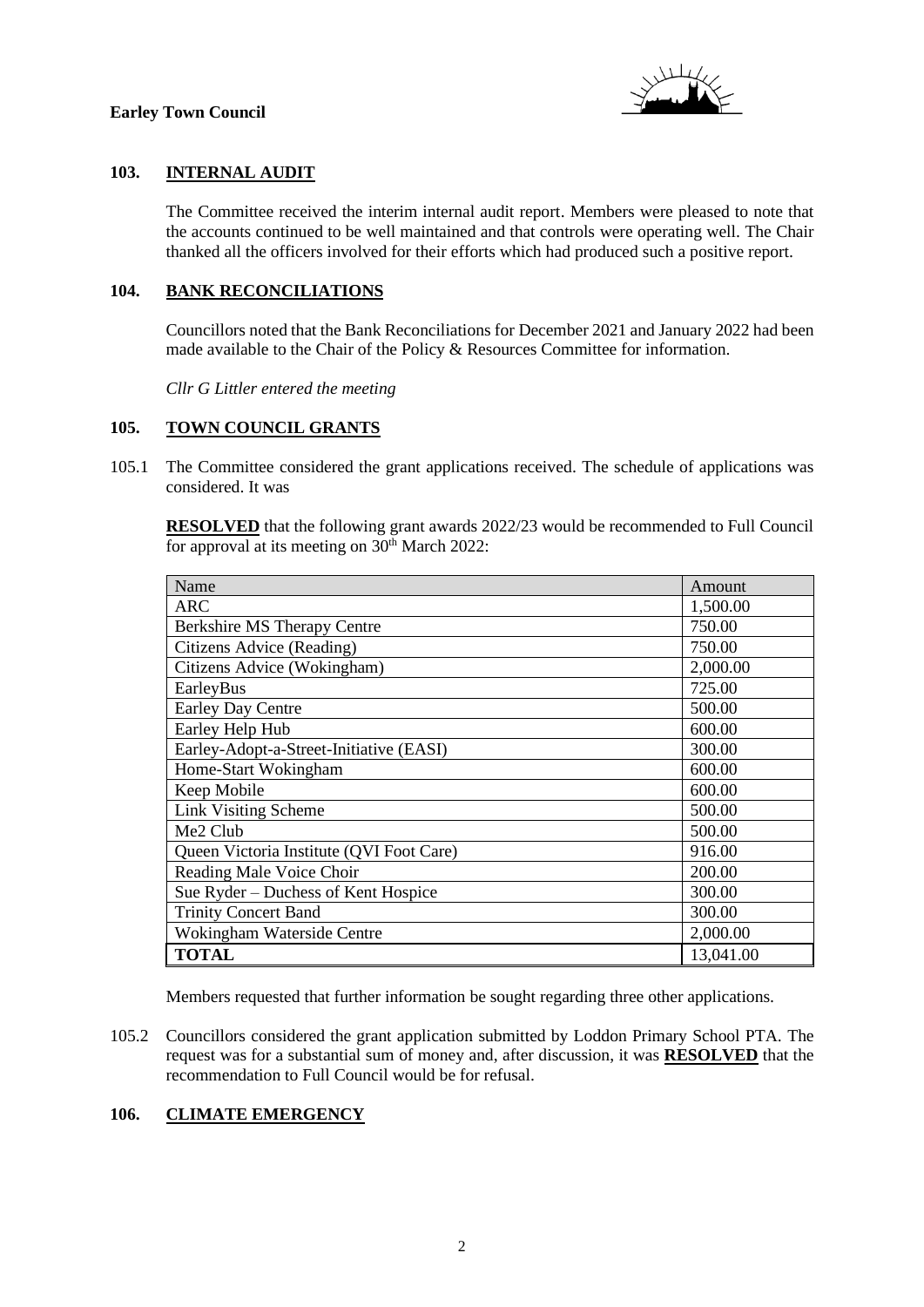

# 106.1 Minutes

Members received the Minutes from the Climate Emergency working group meetings of 22nd February and 1st March 2022. Councillors noted, in the March 2022 Minutes, the intention to invite Cllr A Neal to join the working group, that such a decision must be made by the Policy and Resources Committee, and that this would therefore be regarded as a recommendation. It was

**RESOLVED** that Cllr A Neal be invited to join the Climate Emergency working group.

106.2 Green Infrastructure Policy

The draft Green Infrastructure Policy was considered and it was

**RESOLVED** that the draft Green Infrastructure Policy be recommended for adoption by Full Council at its meeting on 30<sup>th</sup> March 2022.

Cllr C Smith provided a verbal report on the Climate Emergency Action Plan. Members noted that a written report would be submitted to Full Council at its meeting of  $30<sup>th</sup>$  March 2022.

# **107. PUBLICITY AND COMMUNICATIONS**

It was noted that the drafting of the Social Media Policy had not been completed, and that, with the agreement of the Chair, the matter would be brought to a future meeting of the committee.

### **108. EARLEY STATION FOOTBRIDGE**

Councillors received a verbal update following the meeting held on  $7<sup>th</sup>$  March 2022 and attended by Wokingham Borough Council, Earley Town Council and Woodley Town Council. The Town Clerk reported that WBC had now provided ETC with a Buildability Report (dated July 2021) and that whilst some of ETC's queries had been answered at the meeting, substantial questions remained unanswered, and several problems still required solutions. Those present at the meeting were left with the impression that WBC had yet to commit to a path forward.

*Councillors G Littler, C Smith and M Smith left the meeting*

### **109. WBC OVERVIEW AND SCRUTINY COMMITTEE**

Members discussed issues that the Town Council wished to be considered by Wokingham Borough Council's Overview and Scrutiny Committee. Topics to be submitted included: The continuing problems with partnership working, primarily the failure of WBC to properly consult and co-operate with town councils on matters relevant to them; and the process used to set climate emergency targets as it appeared that targets had been set and then baselines determined which raises questions over the viability of policies derived in this manner.

# **110. COVID RECOGNITION PLAQUE**

It was noted that the plaque had been received and Members were keen to make arrangements for its installation. Councillors agreed that Cllr N Brock be invited to unveil the plaque, in her capacity as a local GP and in recognition of her work throughout the pandemic. Friday  $18<sup>th</sup>$ March 2022 was suggested as a potential date for unveiling, with Wednesday  $23<sup>rd</sup>$  and Friday 25<sup>th</sup> March 2022 as alternatives.